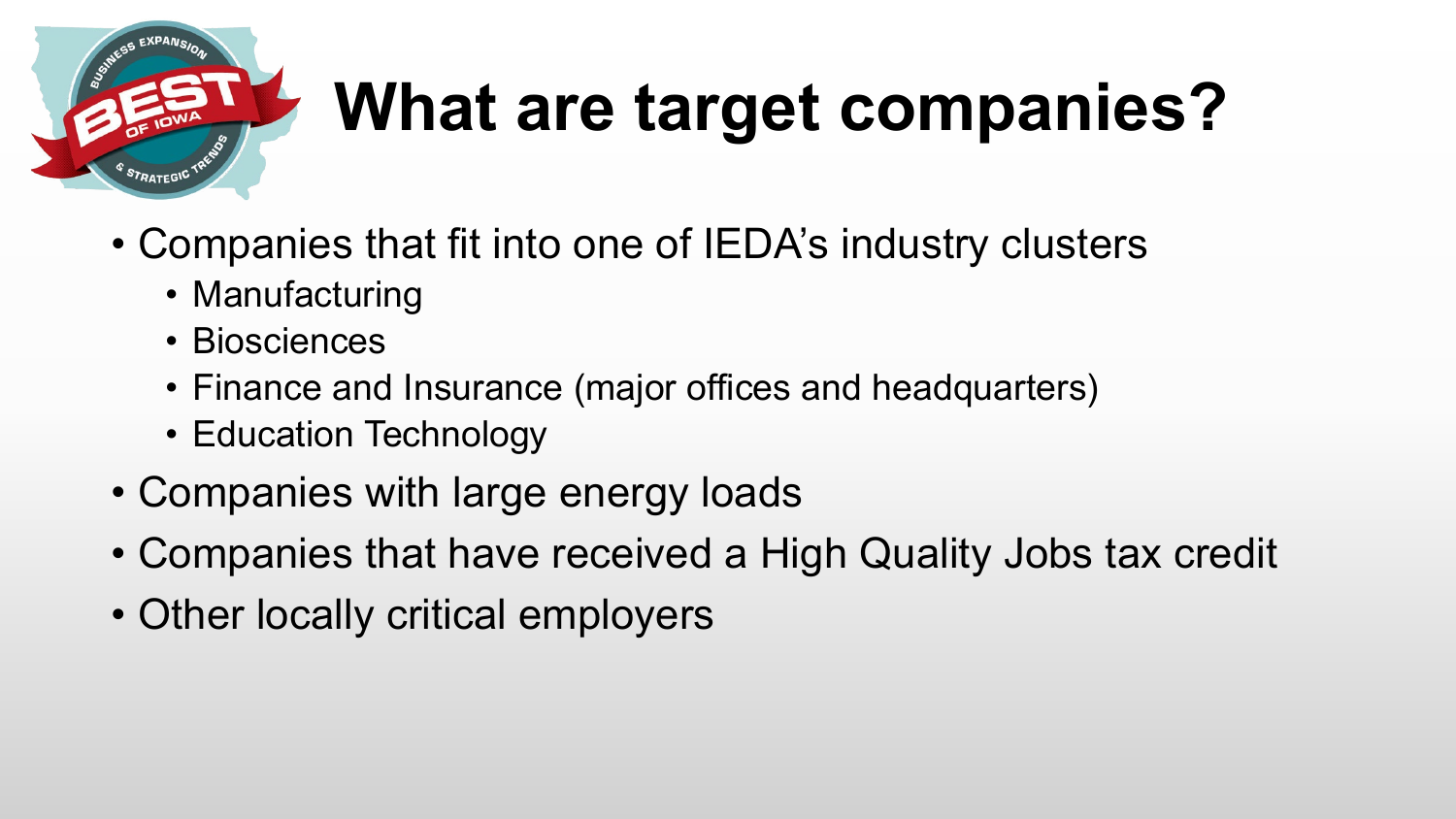

#### **How to build your list of target companies**

- Talk to your utility representative!
- IEDA Annual Report
	- <https://www.iowaeda.com/our-agency/reports/>
- Quarterly Census of Employment and Wages
	- [https://data.bls.gov/cew/apps/data\\_views/data\\_views.htm#tab=Tables](https://data.bls.gov/cew/apps/data_views/data_views.htm#tab=Tables)
- Orbis (IEDA license)
- Data Axle/Reference USA (IEDA/C2ER member license)
- JobsEQ (MidAmerican license)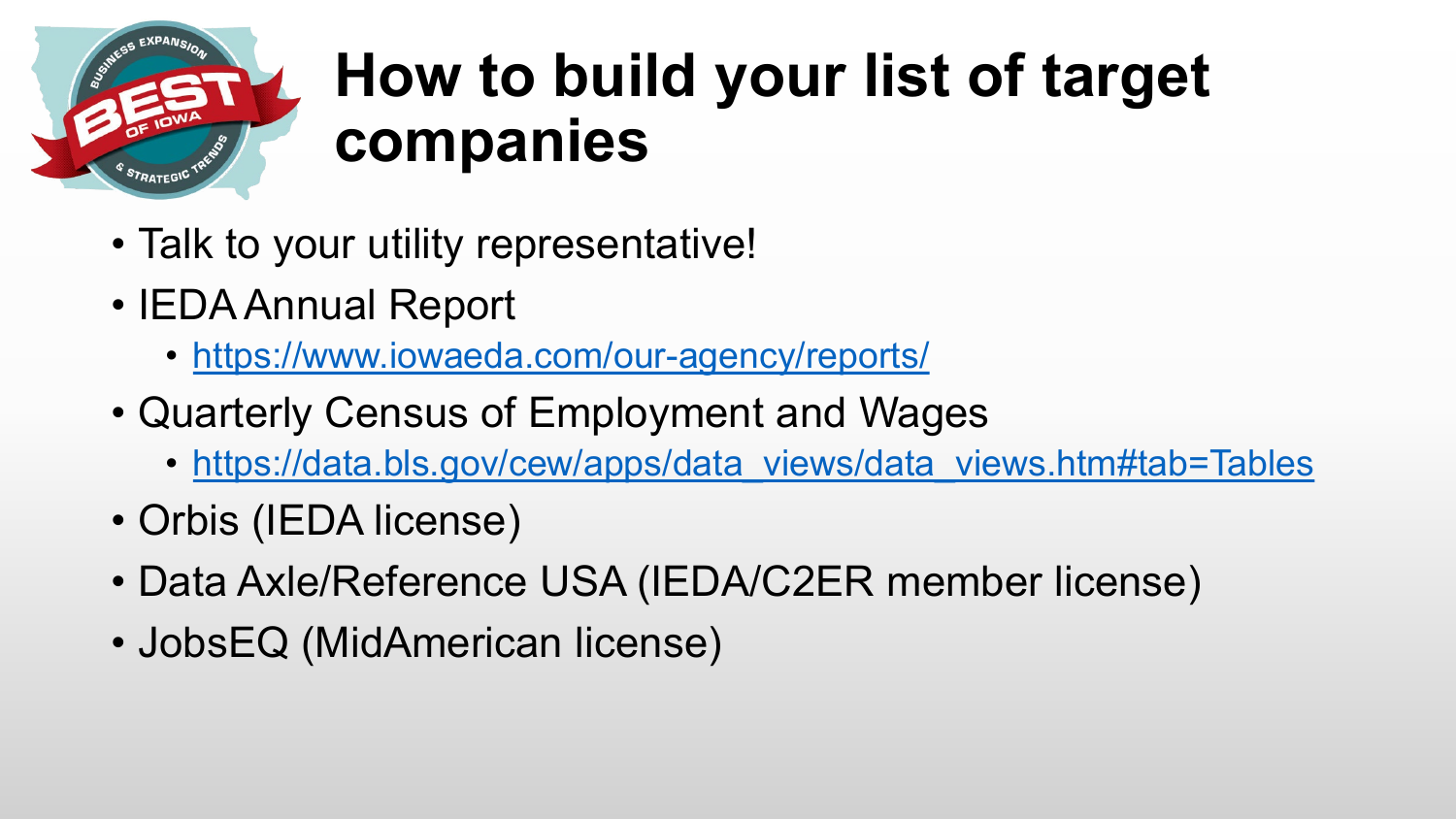

# **Gathering Background Info**

- Know what's going on before scheduling
- Past Synchronist interviews
- Company website
- Social media
- Google is your friend!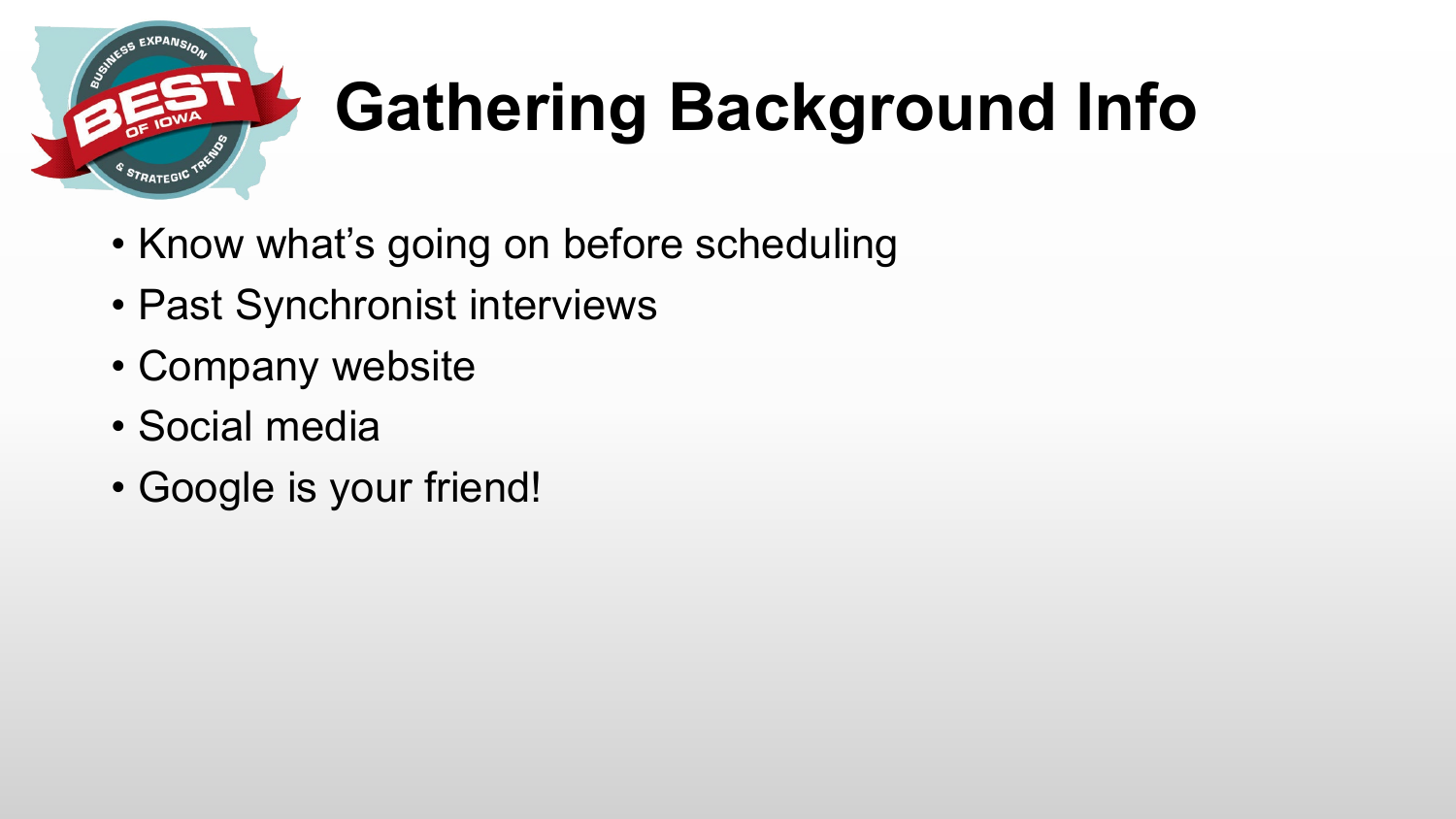

# **Scheduling the Appointment**

- Who should you be talking with?
	- Not always the President/CEO
- Let the company know what the meeting is about
	- This is a listening session; not a sales pitch
- Reference past meetings/interviews
- Work with the company's schedule
- CONFIDENTIALITY!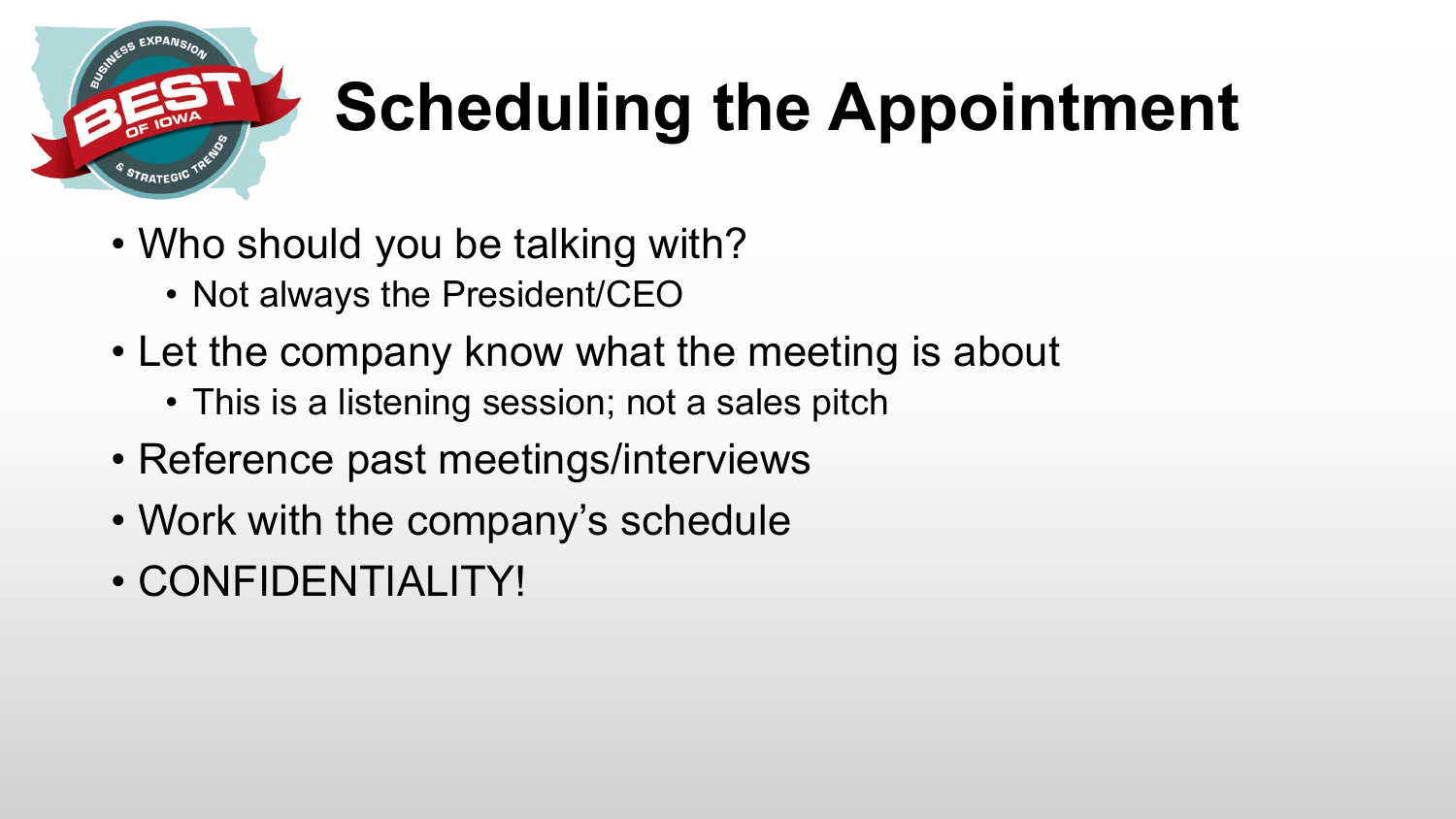

### **Interview Prep**

- Get intimate with the questions
	- Improves flow of conversation
	- Sets you up to ask follow ups
- Mock interview
- Make sure you have any gear you need
- Give one final look through on your research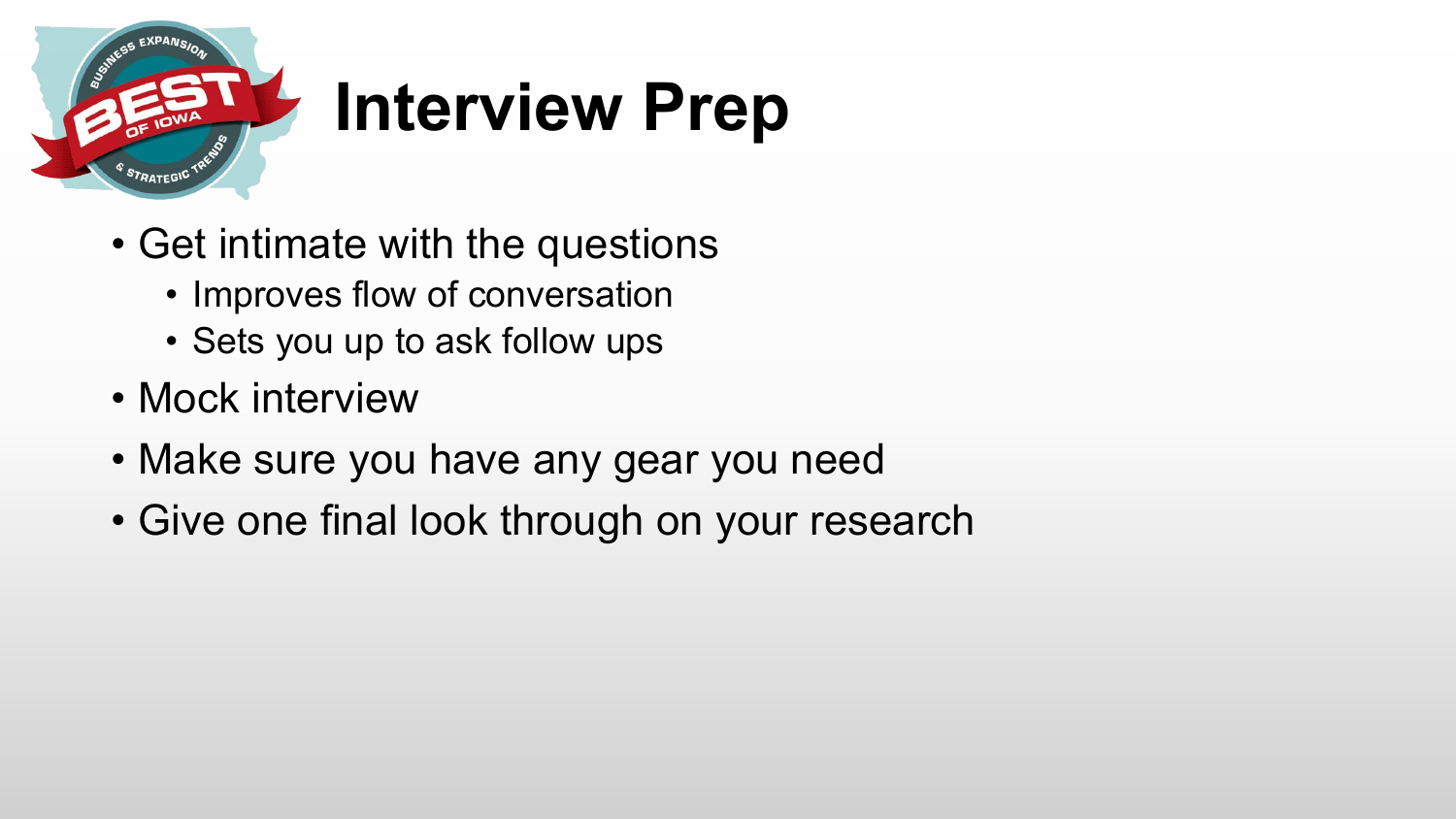

#### **In the Interview**

- Bring a colleague
- Develop the relationship
- CONFIDENTIALITY!
- Two ears; one mouth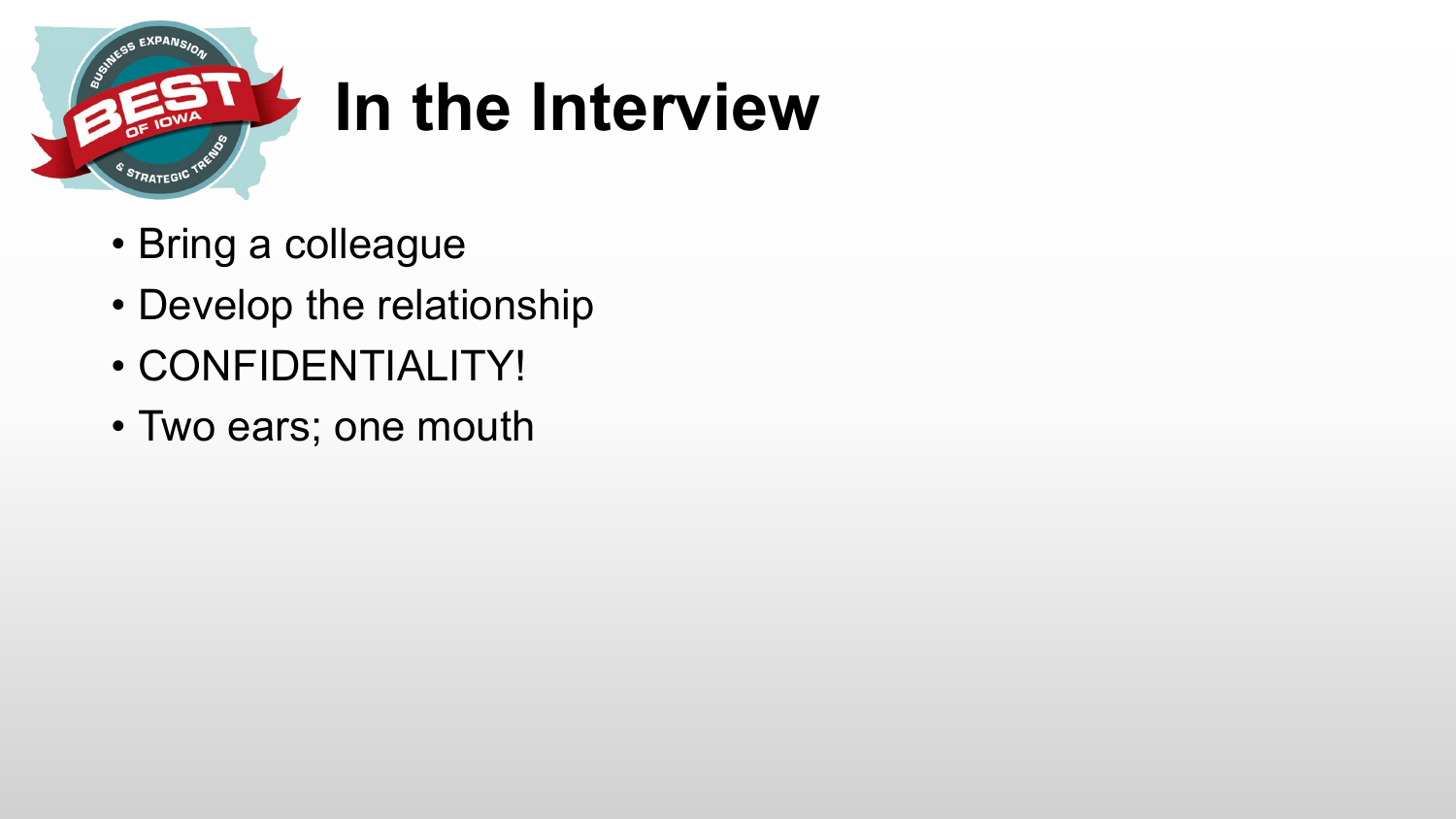

### **In the Interview (cont.)**

- Poker face
- Don't be Dr. Phil
- Provide updates about your org's initiatives
- Brag on BEST
	- Future Ready Iowa
	- Certified Sites
- Review next steps
- THANK YOUR INTERVIEWEE!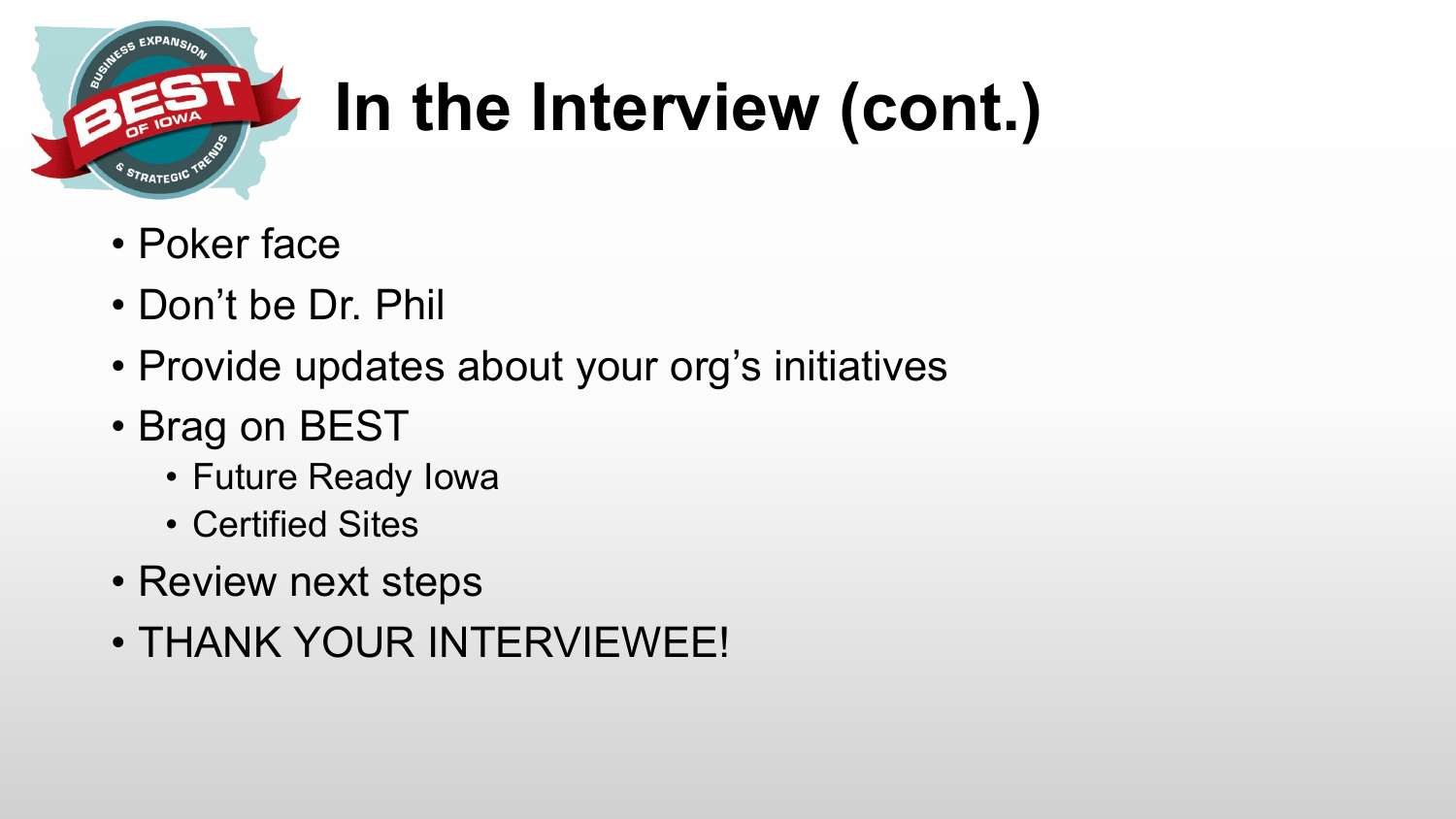

### **After the Interview**

- Add any info you didn't jot down
- Follow up with interviewee, if necessary
- Thank your interviewee again
- ENTER YOUR DATA INTO SYNCHRONIST!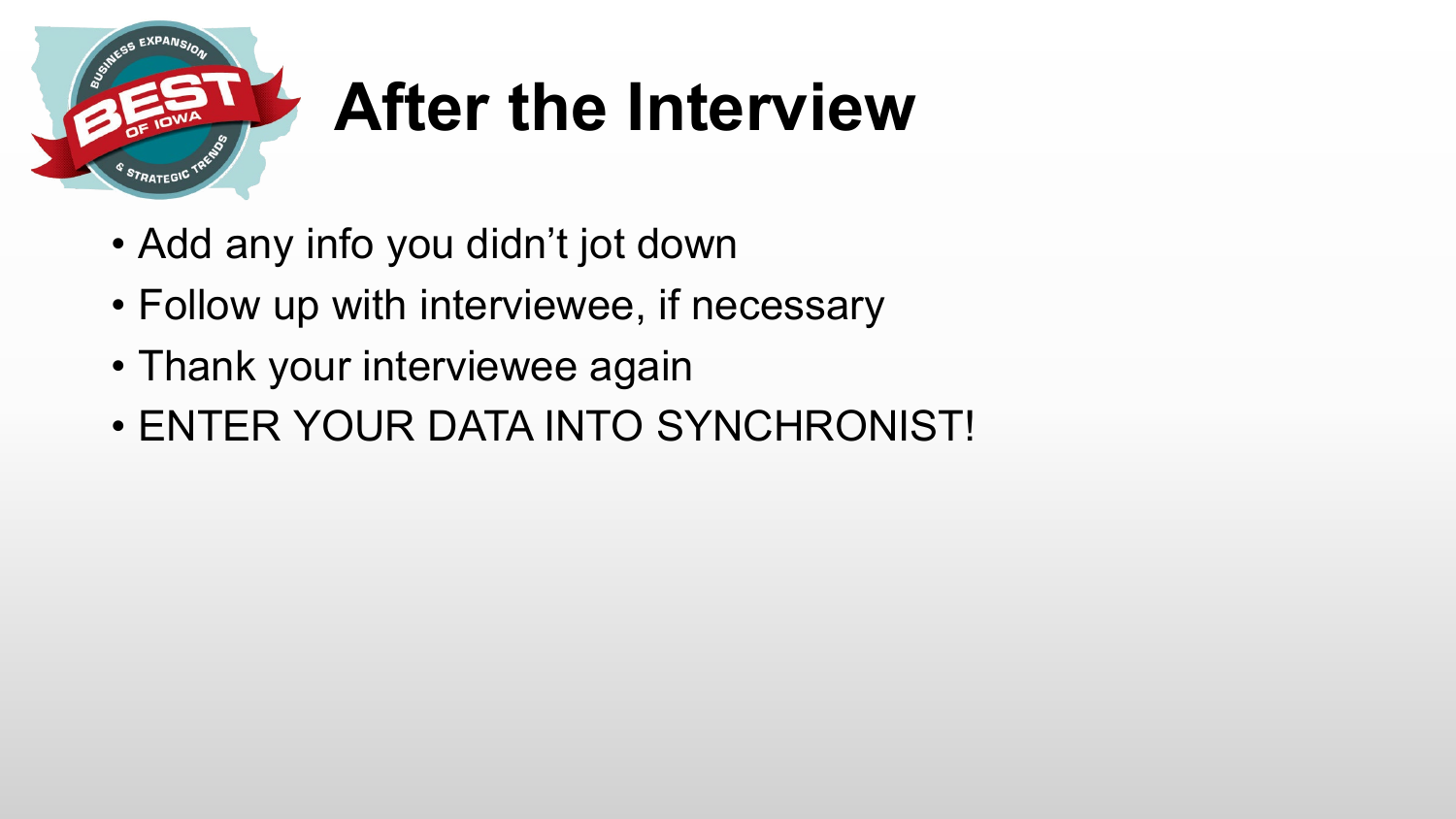

#### **Your BEST Resource**

• https://www.iowaeda.com/best-of-iowa/